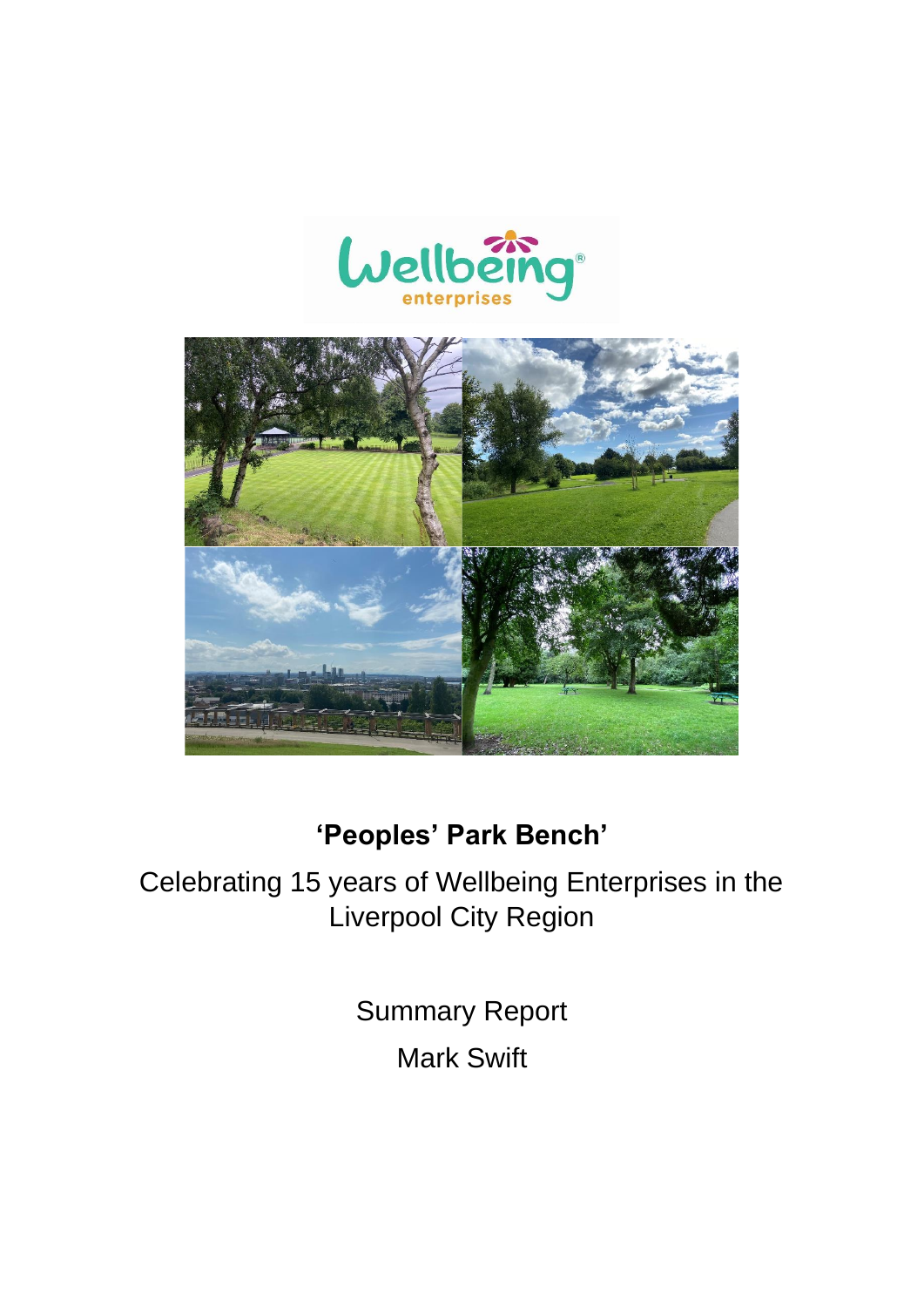## **Introduction**

This report provides a summary of the findings of a Peoples' Park Bench Project funded by Wellbeing Enterprises CIC (WE) with support from the following local authorities:

- Halton Borough Council
- Knowsley Borough Council
- Liverpool City Council
- St Helens Borough Council

# **Participative decision making**

Aligning with one of WE's values; 'People Powered' the organisation has agreed to donate a park bench to each borough and invited local citizens to decide their locations using a Twitter voting method. A shortlist of parks for each area was determined with the support of each council's Parks and Regeneration Teams.

# **Successful parks**

The successful parks for each area are as follows:

- Halton Runcorn Hill Park
- Knowsley Saxon Green
- Liverpool Everton Park
- St Helens Mesnes Park

# **Key statistics**

Across all four areas:

- Social media reach: **69,668 people**
- Social engagements: **5633 people**
- Total votes: **1819**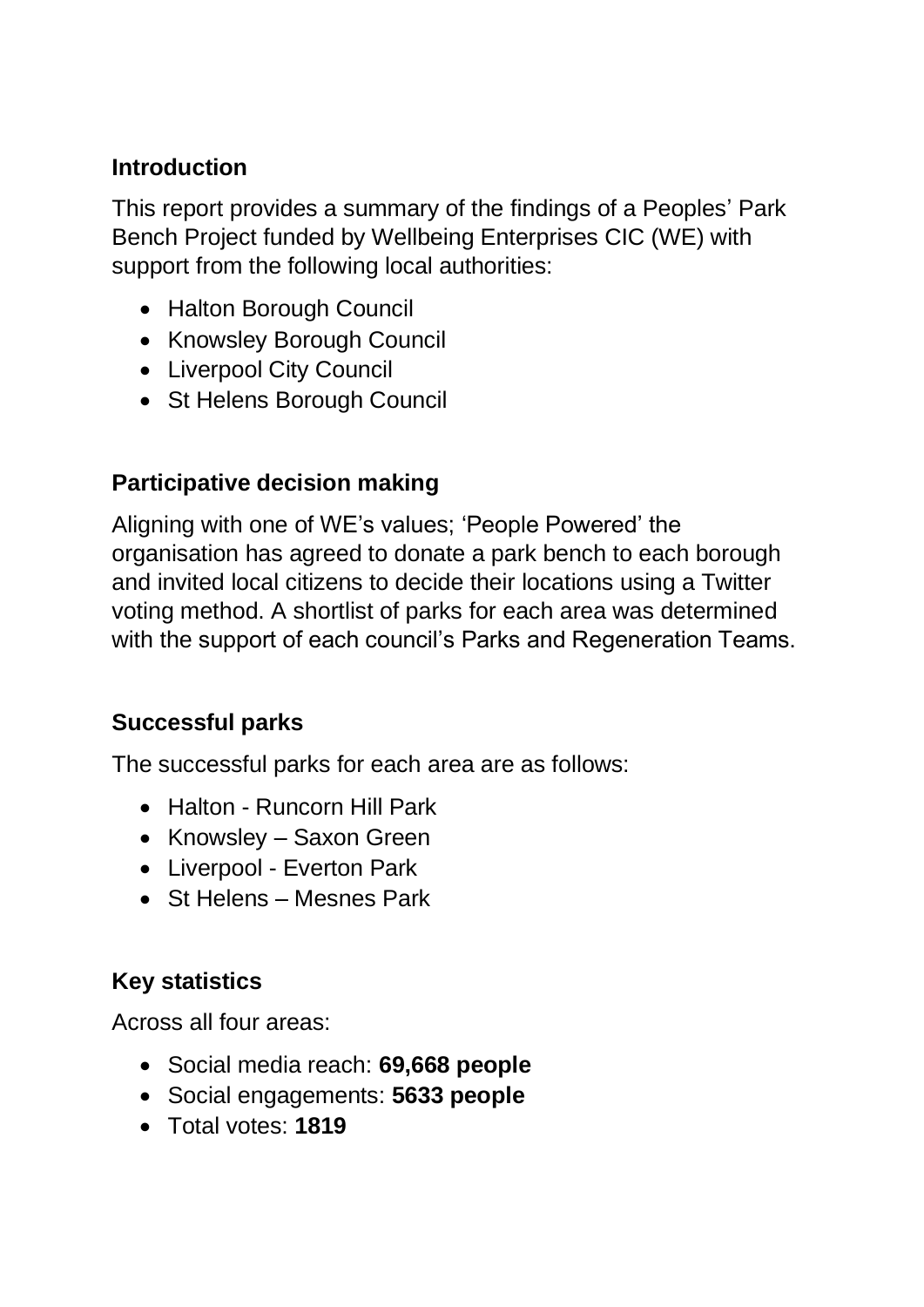### *Halton statistics Tweets:*



| 16:38                                                                                                                                                                                                          |                                        | 14G (  |  |
|----------------------------------------------------------------------------------------------------------------------------------------------------------------------------------------------------------------|----------------------------------------|--------|--|
| ×                                                                                                                                                                                                              | <b>û</b> Tweet activity                |        |  |
| <b>Wellbeing Enterprises CIC @WEcic_</b><br>VOTE: Where in #Halton would you like a #wellbeing<br>park bench to be located to mark @WEcic 15th<br>birthday? #WEare15 #LoveHaltonsParks #LoveParks<br>@HaltonBC |                                        |        |  |
| Impressions                                                                                                                                                                                                    | times people saw this Tweet on Twitter | 18.484 |  |
| Total engagements<br>times people interacted with this Tweet                                                                                                                                                   |                                        | 1.575  |  |
|                                                                                                                                                                                                                | <b>View all engagements</b>            |        |  |

*'Please support this lovely idea from our friends in Halton @WEcic\_ and chose from one of four local areas in Halton #Happy15thBirthday'*

*'Come on @RuncornLinnets people vote for somewhere in Halton. Runcorn Hill for me'*

*'Nothing best to find a bench to have a break during a walk and what a great way to mark a "benchmark" birthday @WEcic\_'*

*'#pleaseshare and vote to help the local community to choose the best place for a bench in the park @ActiveCheshire'*

*'Give this a vote and keep our community strong and well'*

*'Reppin' Spikey'*

*'Have your say and vote today'*

*'Please share and vote #peoplepoweredchange'*

*'If you could click below and vote Runcorn Hill Park, I would appreciate it'*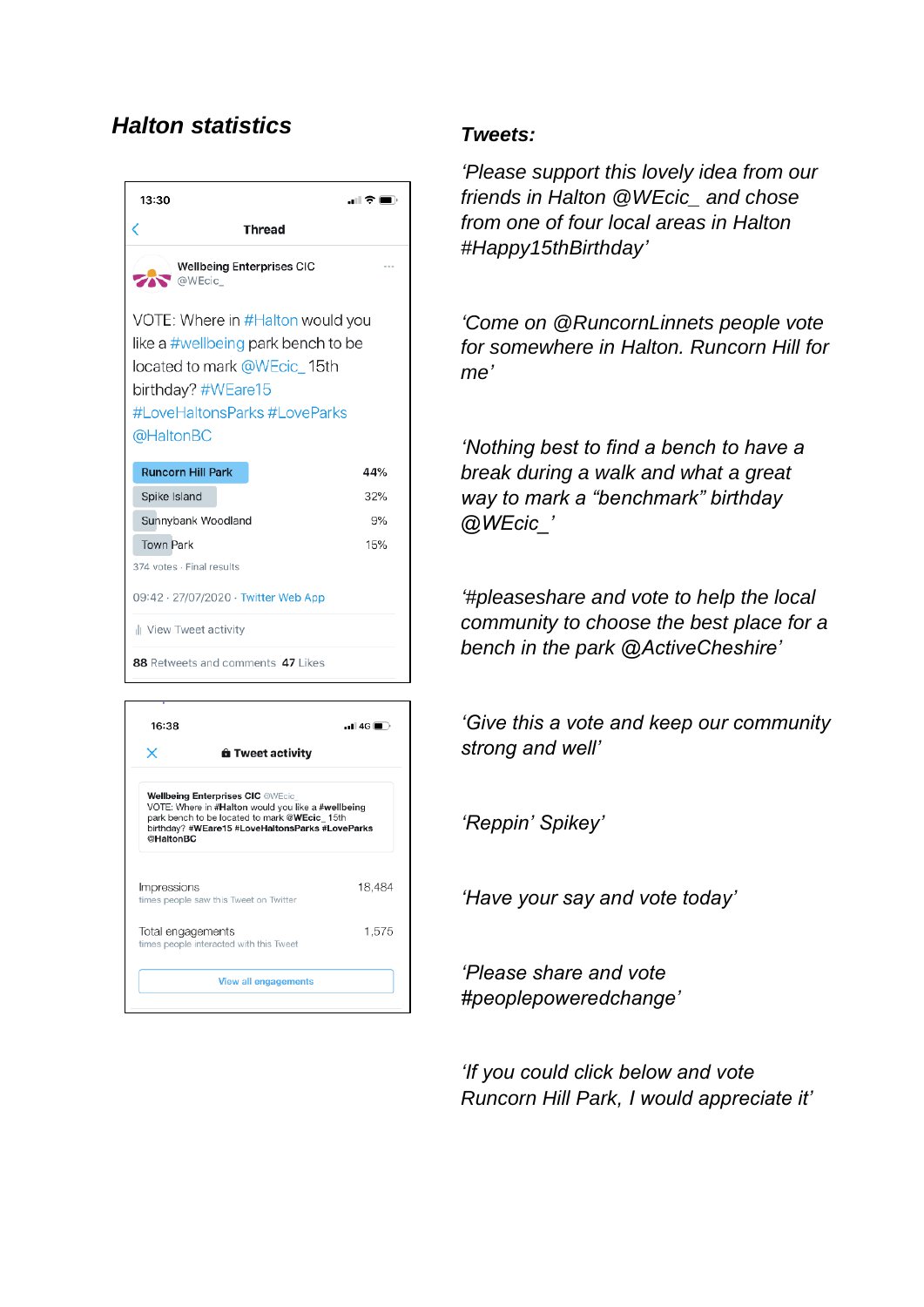### *Knowsley statistics Tweets:*



|                                                                                                                                                                                                                     | <b>û</b> Tweet activity                                      |        |  |
|---------------------------------------------------------------------------------------------------------------------------------------------------------------------------------------------------------------------|--------------------------------------------------------------|--------|--|
| <b>Wellbeing Enterprises CIC @WEcic</b><br>VOTE: Where in #Knowsley would you like a #wellbeing<br>park bench to be located to mark @WEcic_15th<br>birthday? #WEare15 #LoveParks @KnowsleyCouncil<br>@KnowsleyParks |                                                              |        |  |
| Impressions                                                                                                                                                                                                         | times people saw this Tweet on Twitter                       | 12,114 |  |
|                                                                                                                                                                                                                     | Total engagements<br>times people interacted with this Tweet | 1.256  |  |
|                                                                                                                                                                                                                     | <b>View all engagements</b>                                  |        |  |

*'My vote goes to Saxon Green!! What an amazing park xxx'*

*'I've placed my vote what's yours?'*

*'Please vote for Court Hey Park below so we can have a new bench in our local park'*

*'Would you like a new bench in Halewood Park? You can vote for Halewood to have a new bench by casting your vote below'*

*'Please get voting for Henley Park'*

*'Vote for Saxon Green people. It is great to see the park being used by the community for wellbeing activities'*

*'Please vote for Saxon Park to win a much-needed park bench'*

*'Woop woop to celebrate @WEcic\_ 15th birthday they will be installing a bench in a #Knowsley park and you can choose which one i.e. Henley Park'*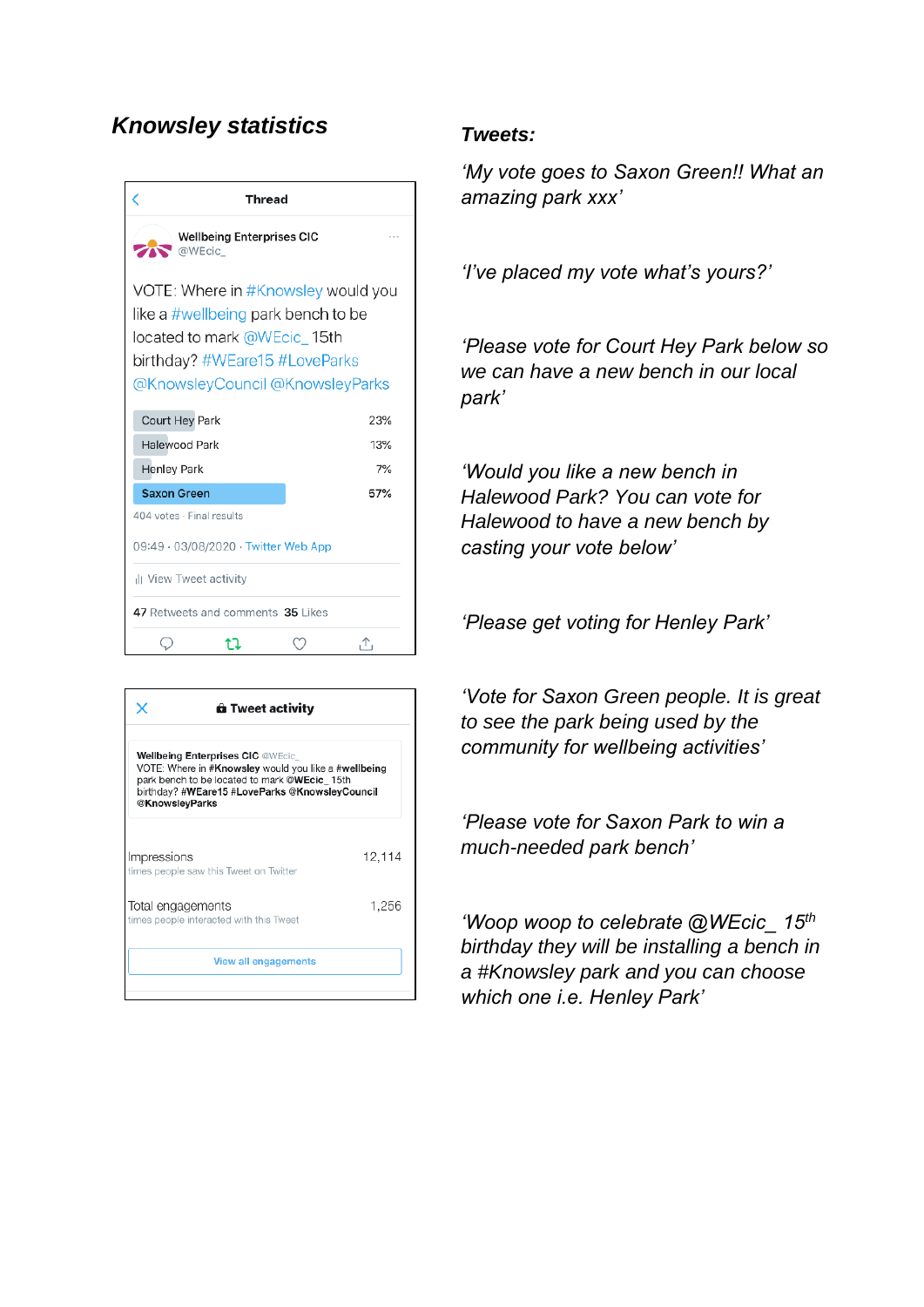# *Liverpool statistics Tweets:*





*'Voted. Lovely idea!'*

*'Everton Park for the view you could get lost in for hours'*

*'Oh, come on Everton Park supporters, the park has the most fabulous views over the city and the river. It enhances your wellbeing just looking at them'*

*'This is such a generous gesture. Vote for a new #wellbeing bench from a shortlist of Liverpool parks…'*

*'A vote for Newsham Park would be greatly appreciated although all the parks are very lovely, we do seem to get left behind'*

*'@GHLabourParty support the bench being in Clarke Gardens. Have your say'*

*'RT and please vote for us for a bench for our park. It's a fantastic project and one we're involved with for our visitors to rest and take in the scenery @waltonhallpark*

*'I used to live by Everton Park and the amazing city scape skyline views of Liverpool City Region are most definitely worthy of this #wellbeing bench'*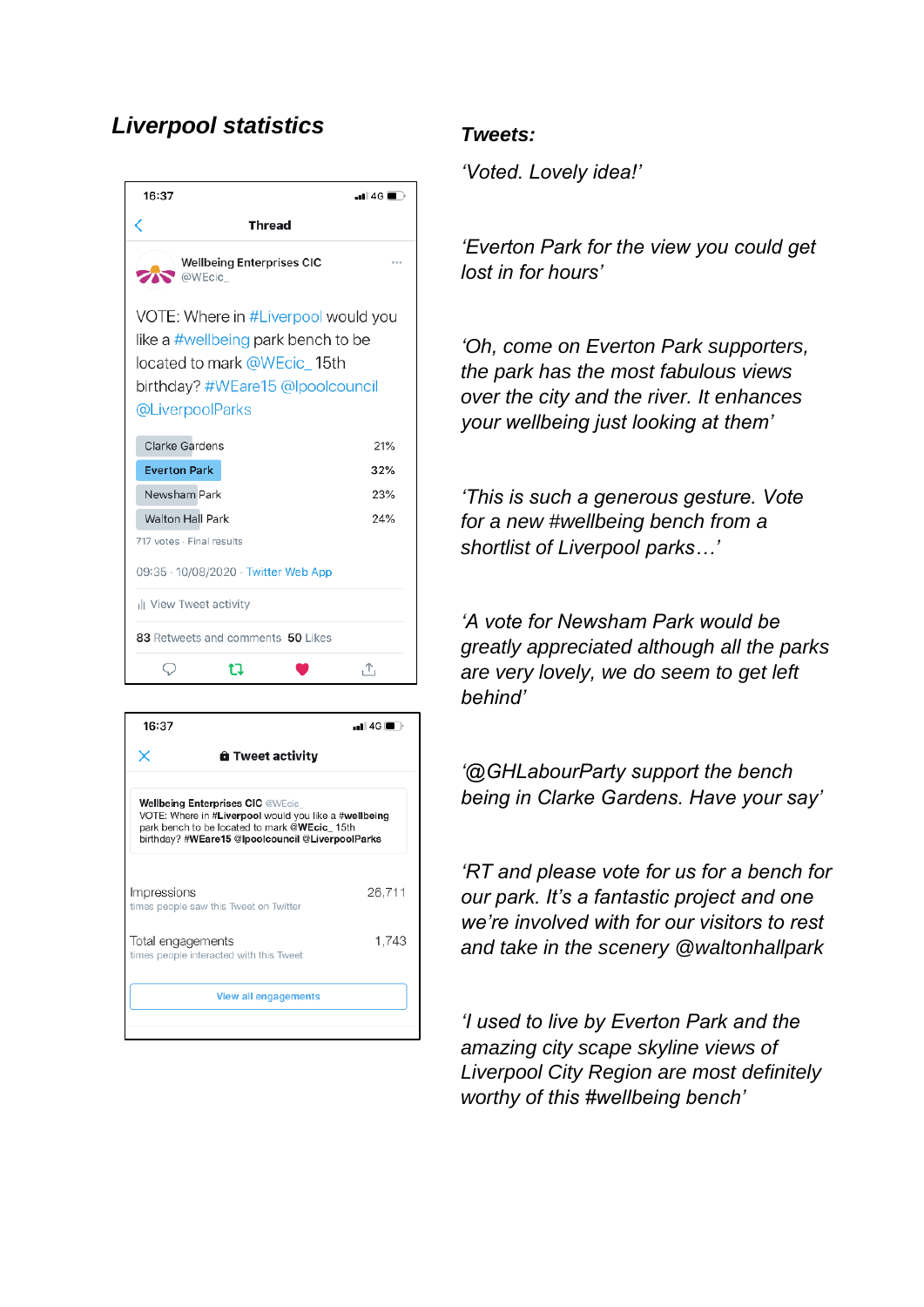### *St Helens statistics Tweets:*





*'Please click on the tweet below and vote for Mesnes Park'*

*'Vote Sutton'*

*'Why not have your say on where you'd like to see a wellbeing park bench #getvoting'*

*'Vote Mesnes Park'*

*'This is a great idea. Have your say on where you'd like this special bench to be'*

*'Vote #SuttonPark'*

*'Vote for where you want a #wellbeing bench donated in one of St Helens' wonderful parks'*

*'#StHelensFolk get involved'*

*'Beautiful #suttonpark #localpark #wellbeingbench'*

*Please vote on where in #StHelens you would like a #wellbeing park bench'*